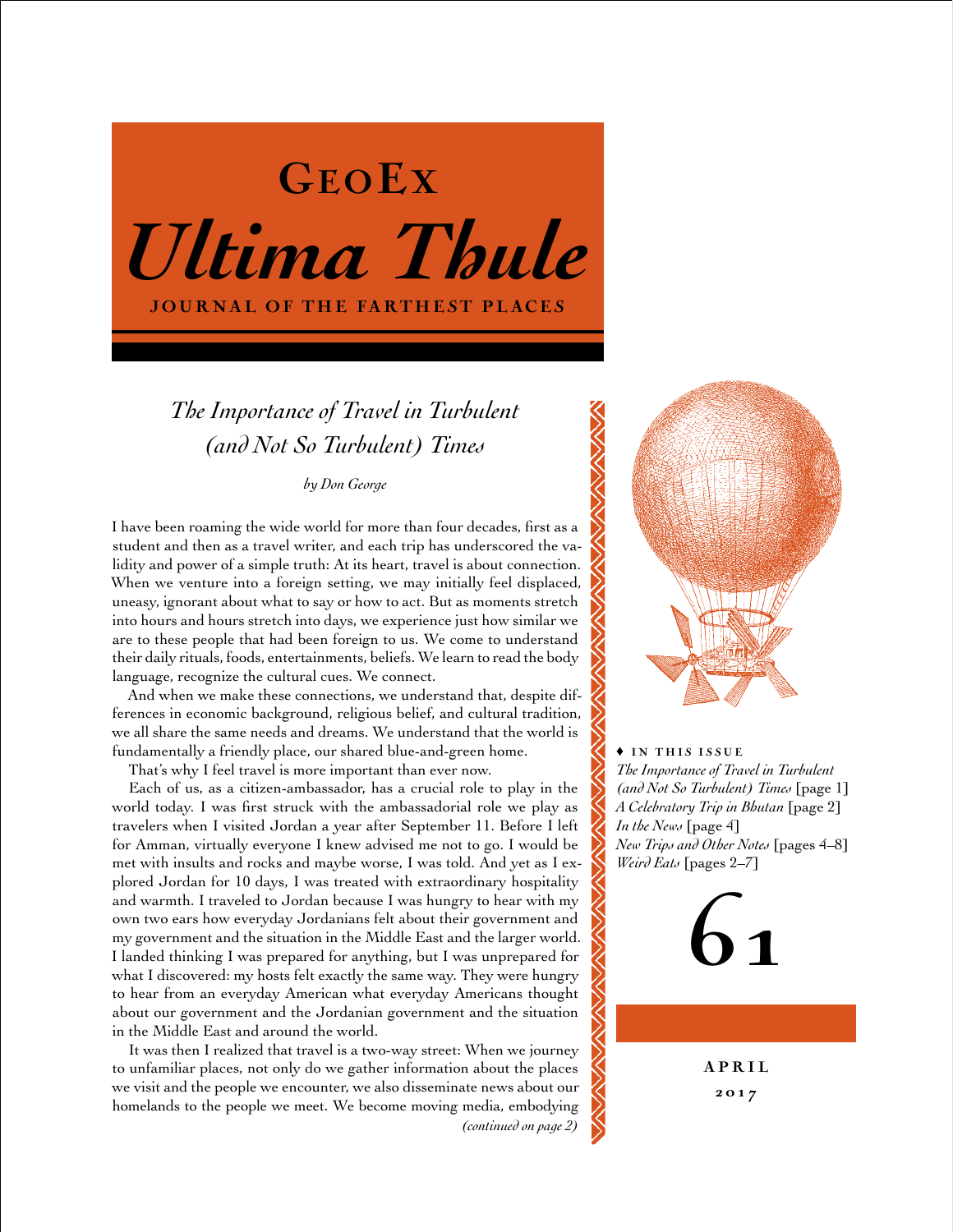about their history and traditions, and discussing how we can create amazing insider experiences for our guests." Kim Anderson, whose cheerful voice often greets GeoEx callers, added, "I witnessed a partnership dedicated to preserving and sharing Bhutanese culture and hospitality, rooted in mutual respect." One night Yangphel CEO Karma Lotey gave a poignant speech describing our companies' special relationship and explaining that "when we welcome GeoEx guests to Bhutan, they become family rather than visitors." Our group of five certainly felt that, as have the 35 other GeoEx staffers who've made Bhutan scouting trips over the last three decades.

The January journeyers returned to San Francisco excited about other experiences as well, like staying at a lovingly crafted riverside camp: "There were two traditional hot-stone baths set up for us in the open air, right near the water's edge. We bathed under the stars, breathing in the smell of traditional herbs. It was fantastic! We also were treated to archery and darts lessons at the campsite."

Another highlight was an evening conversing with Bhutanese dignitaries. "We had really enriching conversations with leaders in government, education, media, and nonprofit organizations. This provided insights we



couldn't have gotten any other way." And they saw firsthand the advantages of off-season travel: "Going in January was a treat because the weather was fine and we felt like we had the whole country to ourselves."



Visits to sacred spaces left strong impressions, too, especially the majestic Punakha Dzong (which they traveled to by river raft, being welcomed with lunch and a changing tent), the Khamsum Yulley Namgyal Chorten (a hillside temple they hiked to that afforded amazing valley views), the renowned Tiger's Nest, and temples farther afield not usually seen by Westerners. "It was wonderful to spend time at the Pema Choling Nunnery, located in central Bhutan, since it has been supported in a substantial manner by past GeoEx guests who were moved by their interactions with the nuns. The day we visited, the nuns were meticulously brushing saffron-infused water on prayer scrolls to preserve them."

The team previewed lodging offerings as well, visualizing the best combinations for different GeoEx travelers. High marks went to Zhiwa Ling in Paro and Gangtey Lodge in the enchanting Phobjikha Valley for their balance of comfort and Bhutanese charm, and to the Amankora in Bumthang for its luxurious amenities. The not-yet-open Six Senses Resorts may provide additional high-end options for future trips.

WEIRD EATS *GeoEx staff comes up with another batch of odd edibles.*

### $\blacklozenge$  WEIRD EATS ONE

Thinking back on their two-week adventure, Asia aficionada Elizabeth McNeil shared, "I now have an even greater desire to send travelers to Bhutan, because I understand the sacred spirit and riches of the country, and because our partnership with Yangphel feels like a personal relationship rather than a business one."

information and imparting news in everything we say and everything we do. We become representatives of and ambassadors for the places we come from and return to—and in a larger sense, we become ambassadors for

 $\triangle$  WEIRD EATS TWO Jesse Knight: *On my first night in a small village in South Africa, I was served mopane worms, large, furry caterpillars. Now, I've eaten insects before, but this was a special case, since the freshly flash-fried critters were still alive as I tossed them in my mouth. The way their small, hook-like suction cup feet gripped my cheeks left me wondering who was eating whom.* 

the human race.

 $\rightarrow$  WEIRD EATS THREE Jennine Cohen: *I was served llama carpaccio at a romantic, elegant, private dinner at a traditional estancia up in the northwest corner of Argentina. Llamas are so cute and all that, but I have to say their raw meat was quite good.*

I have learned this over and over, from a stilt home in rural Cambodia to an off-the-tourist-path bistro in Paris to a smoky Maasai hut in Kenya to a Native American's kitchen in New Mexico. For me, this connection is the greatest gift of travel. It teaches us that we are linked to a whole much greater than ourselves, and that our fundamental responsibility is to honor and appreciate that whole, and to nurture it, so that we leave every place we visit feeling more intimately connected and treasuring it more deeply than when we arrived.

Today, when the world is wracked with division and the specter of indiscriminate destruction haunts every passageway, it may be tempting to stay home. But this is precisely when we most need to travel, to weave the global threads of connection that bind us. We have much to teach each other, much to learn from one another; we have a precious opportunity to raise a banner of hope and unity. The future of our planet is in our hearts, minds, and hands. I urge you to explore, appreciate, and share the vast and irreplaceable wonders of our singular home.

*For a decade, Don George, the beloved and award-winning Editor in Chief of GeoEx's blog, has been procuring captivating and compelling travel stories for us. His recent book,* The Way of Wanderlust: The Best Travel Writing of Don George, *features a heart-opening collection of his own evocative essays and tales from his 40-year career as a travel writer.*

 $-m-$ 

# *A Celebratory Trip in Bhutan*

GeoEx has been sharing the little-known Himalayan kingdom of Bhutan with travelers since 1985, collaborating closely most of that time with our superbly capable and connected in-country colleagues at Yangphel. In January, to celebrate our 27-year relationship, five GeoEx staff members joined Yangphel in the Land of the Thunder Dragon for a commemorative journey.

"A prime gift of the trip for me," reported Wen Minkoff, GeoEx's marketing maestro, "was getting to know our Bhutanese colleagues, learning



Becca Glatz: Hákarl, *an Icelandic delicacy prepared with Greenland shark, is poisonous if eaten fresh. To neutralize its toxins, the shark is cut up and packed into a wooden crate, where it sits, draining fluids and fermenting, for about three months. Then it's hung to dry out in the open air for several more months. When ready to eat, it has a very strong smell (ammonia is a by-product of the fermentation); it's cut into small cubes and served on a toothpick. Mine was served on a little slice of rye bread to cut the intensity. The good stuff is really expensive.*

### *(continued from page 1)*

*Request your 2017 GeoEx catalog (also available as an app) at* [GeoEx.com/Catalog](www.geoex.com/catalog)



*For more literary travel musings, visit our blog at* [GeoEx.com/Blog](www.GeoEx.com/Blog)

•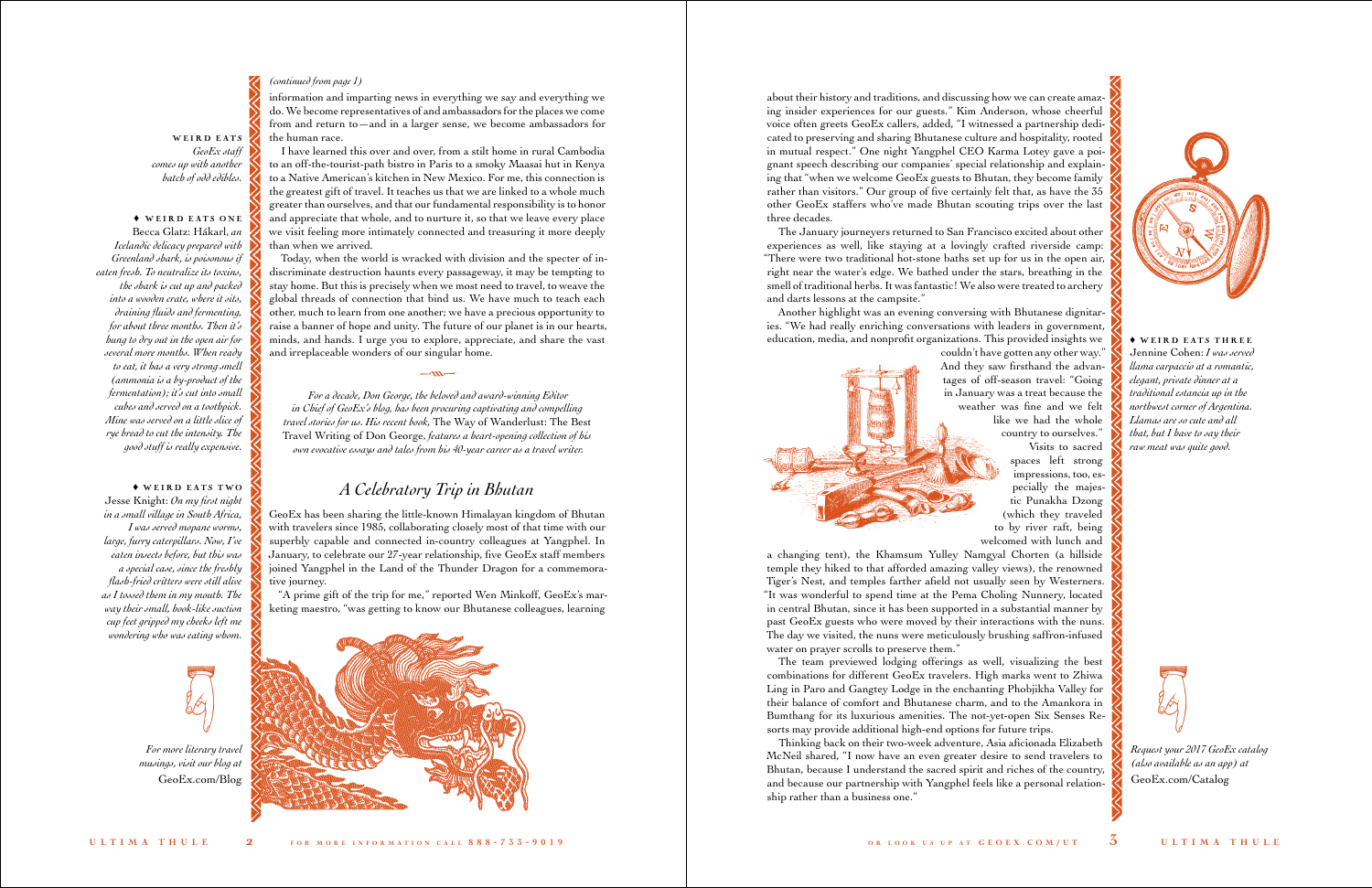## *In the News*

We're always thrilled when our trip designers and their handiwork grace the pages of respected publications. Recently *Forbes*, *Departures*, the *Robb Report*, the *LA Times*, and *Vogue* have written about GeoEx, citing, for example, *Japan: Tip to Toe* (to be led by Don George) as a top trip for 2017, Vietnam's little-explored caves of Phong Nha-Ke Bang National Park as a fetching destination for the year, gorillas of the Democratic Republic of Congo as an important endangered sight to see now, and Cuba as a country that changes a visitor.

In other news, *Condé Nast Traveler* once again recognized Kate Doty, Vassi Koutsaftis, and Brent Olson for their expertise, including them on their 2016 Top Travel Specialists list. Kate also earned a spot on *AFAR* magazine's Travel Advisory Council, joining a remarkably diverse group of skilled travel professionals who support *AFAR* in its inspiring work to promote experiential and transformative travel.

Additionally, we're delighted that anonymous staff surveys placed GeoEx on *Outside* magazine's 100 Best Places to Work for the sixth consecutive year, this time at number 12. The list show-

cases US companies that "make employee health and happiness a point of pride." We're also proud that GeoEx was one of the three finalists for the 2016 San Francisco Chamber of Commerce's Business in Excellence awards. Go to [GeoEx.com/Media](www.GeoEx.com/Media)  to find out more about our accolades and appearances in the press.



With only six to eight travelers per departure, we'll each have a frontrow seat to Zakouma's varied wildlife, from lion prides to rare nocturnal honey badgers and flocks of 5,000-plus northern crowned cranes (just one of the 375 bird species found in Chad's protected parks). Moving across seasonal marshes, we'll witness enormous congregations of roan antelopes, red-fronted gazelles, Kordofan giraffes, and other ungulates migrating to oases under the predatory, if secretive, eyes of cheetahs and spotted hyenas. We'll meet the nomads of the Sahelian belt and overnight in a comfortable mobile camp with fresh, innovative cuisine.

## *New Trips and Other Notes*

### SAFARI IN CHAD'S ZAKOUMA NATIONAL PARK WITH MODERN DAY EXPLORER

### FAMILY ADVENTURES IN THE REALM of Volcanoes and Faeries

Next spring our first groups will venture into a country wildly devoid of tourism to explore 1,179-square-mile Zakouma National Park, home to a hugely diverse grassland ecosystem and a rehabilitated herd of 400 elephants—a great conservation success story. "GeoEx is one of the few tour operators that has been awarded private, weeklong trips in the park," explains GeoEx safari celebrant Starla Estrada, "and we've enlisted a dynamic duo of leaders: legendary safari guide Brad Hansen and Kingsley Holgate, modern-day explorer, Royal Geographic Society member, and globally respected expert on remote African tribes."

### ANNOUNCING CENTRAL TIBET TREK with Vassi Koutsaftis

If you're tempted by the notion of being one of the few outsiders to visit Africa's fifth-largest nation and one of the oldest places on earth where hominids date back seven million years—contact Starla about *Chad Explorer: Wildlife, Culture, and Conservation* (March 13–21, March 20–28, and April 10–18, 2018).

Iceland feels like a distant faerie land of fire and ice, with locals who believe that magical creatures inhabit their landscape of glaciers, geysers, waterfalls, and—oh, yes—volcanoes. Yet the island is actually *closer* than most other European destinations. Our new, fully customizable *Iceland Family Explorer* delves into the country's otherworldliness in just seven action-packed days, attending to every wish and whim of your loved ones. We've tracked down the top Icelandic guides to take you off the beaten path, travel places only a super jeep can go, and link nights in independently owned inns, from colorful harbor towns to cosmopolitan Reykjavik.

 $\blacklozenge$  WEIRD EATS FOUR Silvia Francis-Bongue: *I always laugh remembering the first time I ate passion fruit. I was on a farm in Colombia when somebody handed me one picked from a nearby tree. I had no idea how to eat it but had enjoyed the heavily sugared juice for years, so I figured I was familiar enough with the fruit to go for it. I bit right in, with the thick flesh still on. The man who gave it to me looked horrified and asked, "What are you doing?" Sensing that I had done something stupid and hoping my face wouldn't reveal the sourness on my tongue, I just said, "This is how I like to eat passion fruit."*

 $\blacklozenge$  WEIRD EATS FIVE Mike Parker: *I've had my share of unusual beverages—butter tea, mare's milk, oyster stout—but the most memorable had to be the fermented camel's milk I drank in a Gobi nomad's* ger*. As the container emerged from beneath our host's bed, I spotted several camel hairs sprouting from the thick, trembling mass of "milk," which was somewhere between the texture of yogurt and rice pudding. How did it taste? Precisely the way a camel smells, with a hint of sour, effervescent booziness.*

"Since adventure is front and center on the most memorable family vacations," explains Iceland specialist Natalie Crow, "we've found childfriendly excursions as exciting as the scenery is wild." You can explore lava tubes, skid through verdant valleys by ATV, traverse aqua-hued glaciers in crampons, trot away on five-gaited Icelandic horses, follow moss-laden trails to passages behind waterfalls, kick ice on aptly named Diamond Beach, and Zodiac through the Vestmanneayjar archipelago to behold one of the planet's largest puffin colonies. There's even a chance to hike *into* the Thrihnukagigur Volcano—your guide, no doubt between tales of Viking lore, will gladly help with pronunciation of this ancient and largely unchanged tongue.

In addition to revealing the rich Icelandic culture and highlight sights away from crowds, your guide will show you to streams and pools safe for soaking, given Iceland's intense geothermal foundation. Hot springs serve as community centers, a wonderful, healthy way to get to know the locals. You'll depart refreshed and replenished from this breathless realm of thunderous waterfalls and black-sand beaches inhabited by creative urban dwellers, rural characters, and, yes, faeries. Natalie is the one to call.

One of the most beautiful spots in the Nyenchen Tanglha range—in the world, some mountain lovers might argue—is also one of the most sacred. Namtso Lake, a huge saltwater lake set beneath wide-open skies at 15,479 feet with a backdrop of towering snowcapped peaks, draws people on pilgrimage from across the Tibetan Plateau, as well as migratory birds, pikas, hares, and nomadic herders with yaks and sheep. Historically, pilgrims would cross the frozen lake at the end of winter, armed with food and supplies, to reach one of its five islands, where they would stay all summer until the lake iced over again, providing a path to leave. Today, believers pay homage by walking clockwise around the dazzling cobalt pool, a 20 to 30-day journey that takes them past cliffs strewn with billowing prayer flags, monasteries, and sacred stones and grottoes.

Kai Roath: *One of my favorite memories is eating* chapulines *(grasshoppers) dipped in guacamole with a friend in Mexico City before going to an arena to watch Lucha Libre, a form of professional wrestling. One of the 'hopper's fried barbed legs got stuck in the roof of my friend's mouth, and I had to extract it with some tweezers during an electrical blackout; he lit and relit matches, holding them up to his mouth so I could see what I was doing.*

### $\blacklozenge$  WEIRD EATS SEVEN

Jessica Silber: *My mom and I ended a hike in a Tanzanian village with banana beer. It was made with millet essentially thrown in whole for fermentation, making for a sour, gritty, textural drink, served at the same temperature as the rain forest we'd been hiking in. We drank it from a bucket along with our hosts. The experience was delightful, although I don't see the drink catching on in San Francisco's hip beer halls anytime soon.*

*(continued on page 6)*



 $\triangle$  WEIRD EATS SIX



*To reach the travel wizards noted here, please call* 888-733-9019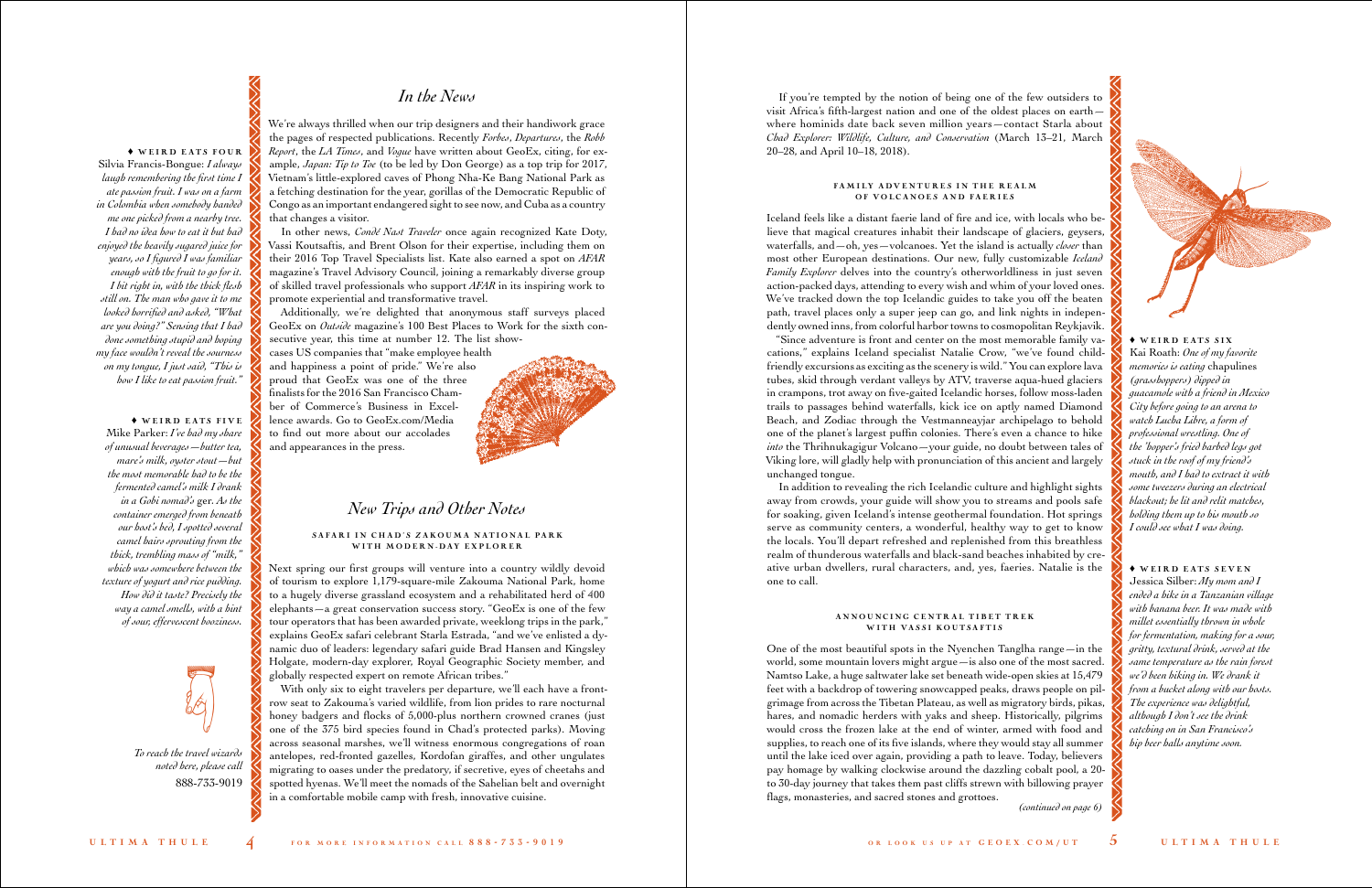*Share this* Ultima Thule *with friends: a PDF version is available at* [GeoEx.com/Newsletter](www.GeoEx.com/Newsletter)

CST #1006401-10

 $\blacklozenge$  WEIRD EATS EIGHT Tina Liadis: *The Cambodian town of Skuon is nicknamed Spider Village because there are LOTS of the eight-legged arachnids, especially tarantulas. The locals fry them up and enjoy them served over noodles or rice. Adventurers on our* Cambodia: The Road Less Traveled *journey, which moves overland from Phnom Penh to Siem Reap, will see mountains of fried spiders at the Skuon market, ready to eat!* 

 $\blacklozenge$  WEIRD EATS NINE Sara Barbieri: *Walking through the market in Mon, Nagaland (in northeast India), I came across a bundle of shrunken critters, tied together and cavalierly presented on a small, low table covered with a yellow checkered tablecloth—the plastic, picnic sort. They were flattened as though ironed and black as charcoal. I wondered out loud "What are these?" not prepared for the answer: smoked rat. I always love a tasty treat to gnaw on.*

Custom Trips that weave in the newest restaurants, galleries, lodgings, music venues, and cultural experiences. "Charming boutique hotels and villas are popping up," Jennine says, "and they're oases for our travelers, making them feel worlds away from the influx of tourists." Other things for GeoEx guests to look forward to: Group Trips as short as six days and Custom Trips that can be as short as five, with truly tailored-to-you itineraries—perhaps you'd like to focus on music and art or economics and architecture. Or maybe your family wants to combine hiking, caving, and kayaking with cultural activities like salsa lessons and playing dominoes with local kids.

Contact Jennine to start planning your Custom Trip (offered November–May) or to reserve your space on *Connecting with Cuba's Living History* (spring 2017 departures are sold out, but we're taking bookings for next season, with trips starting in December).



### TASMANIA: MADE FOR THE STARRING ROLE

In the Academy Award–nominated film *Lion*, Tasmania's breathtaking scenery splashes across the big screen: magnificent coastline with turquoise sea, rugged landscapes, and miles of untouched nature. But the island, found south of mainland Australia and known to locals as Tassie, plays only a supporting role in the movie; on your *Amazing Tasmania with a Touch of Melbourne* custom journey (offered year-round), it plays the lead.

More than a third of Tasmania is preserved in national parks. It's home to a variety of wildlife you won't see on the mainland, as well as four of the eight Great Walks of Australia. "There are adventures for people of all ages, like hiking through eucalyptus forests, kayaking spectacular bays, taking a river cruise through the UNESCO-listed Tasmanian Wilderness, and visiting conservation projects," says our Australia savant Esther Hsu. "The air is exceptionally clean, and the easygoing islanders claim to have the purest water on earth. I believe it."

Esther has mapped out a 14-day sample itinerary that dots much of Tasmania—from the Cataract Gorge wetlands in the north to Cradle Mountain in the west and Freycinet's soft beaches in the east to the soaring cliffs of Bruny Island in the south. Your private Tassie guide will usher you slowly through glacial landscapes, rain forests, alpine heathlands, and on to the coast, pointing out Tasmanian devils, wallabies, quolls, and tiny carnivorous marsupials. A couple of days in Melbourne cap off your trip, with city sightseeing and wine tasting in the acclaimed Yarra Valley. Esther has pinpointed sublime lodgings throughout and is keeping a close eye on the MACq01, a luxe hotel on Hobart's waterfront due to open in June. She looks forward to giving you more information.





Amanda McKee: *Within my first two hours in the Peruvian Andes, I cooed at cute, fluffy alpacas by the road and then was faced with one on my plate: alpaca carpaccio, served with shaved parmesan, basil oil, dried tomato, and candied garlic. Feeling both horrified and happy, I savored every bite. The next day,* cuy *(guinea pig) was on the menu; I thought of my brother's childhood pet, Ralph, as I tasted the slightly gamey, chicken-like meat.* Cuy *is so entrenched in the local culture that it appears as the main course in a famous Last Supper painting that's hung in the Cusco cathedral.*

### *(continued from page 5)*

•

We'll get a taste of that experience on our new *Monasteries and Mountains of Central Tibet* (July 1–13, 2018), led by the celebrated and indefatigable Vassi Koutsaftis, who has headed many of GeoEx's pioneering adventures, including treks to Dolpo-Shey Gompa in western Nepal, Snow Lake and Baltoro Glacier in Pakistan, and the Kangshung Face of Everest in Tibet. The first day of our four-day trek takes us to the southeast corner of Namtso Lake, where we'll walk the kora around the temples of Tashi Dor, explore caves, soak up views of 23,300-foot Nyenchen Tanglha, and camp in comfort alongside nomads, far from other visitors. Then we drive into the mountains for three glorious days of moderate trekking and sensational alpine scenery around Chomokangar, another Himalayan giant just short of 23,000 feet. Bookending the trek are three days in Lhasa and three in Kathmandu, where Vassi will give us inside looks at key Himalayan sights. Edwin d'Haens is standing by with full details.

### AFRICA FOR ART'S SAKE

"Sometimes a project or an initiative can galvanize feelings about a whole place," said Thomas Heatherwick, who is responsible for the design of the Zeitz Museum of Contemporary Art Africa, due to open in South Africa this September. "This project, I hope, can be one of a number of things that gives a reason to look with a fresh eye at a city and a country and hopefully a continent—for those of us who don't spend enough time understanding it." The much-anticipated museum, set in a refurbished silo complex on the Cape Town waterfront, is the centerpiece of Starla Estrada's new *Art in Africa* custom journey (available year-round), which explores some of the most intriguing private collections and public displays of art in South Africa and Kenya.

In addition to curator-led gallery visits and insightful walking tours the one in Johannesburg led by art expert Jo Buitendach reveals inspiring street murals, installations, and graffiti—each of the luxurious hotels on the itinerary has its own phenomenal private collection. From the Saxon's traditional West and Central African pieces to the stunning contemporary bronze sculptures at Delaire Graff in the Cape Winelands to Segera, a Kenya treasure cherished for its contemporary works (not to mention safari experiences), you'll have rare inside access to artwork, artists, and art connoisseurs. Starla can time your stay at Segera to coincide with its artist-in-residence program and, of course, fold in personalized wildlife excursions in the Laikipia Highlands, community project visits, and relaxing spa treatments. Starla is poised to make all the arrangements.

### *i* VI VA CUBA!

With relaxed travel requirements and commercial flights from multiple US cities, it's easier than ever for Americans to reach Cuba—and they have been rushing in. "But relationships are everything on the ground in Cuba right now," explains Americas guru Jennine Cohen. "Travelers without inside connections are finding out the hard way that web-booked homestays and self-made itineraries can unravel quickly. Authentic experiences are increasingly harder to find."

She and our in-country colleagues continue to track and respond to the rapidly shifting environment, happily orchestrating both Group and